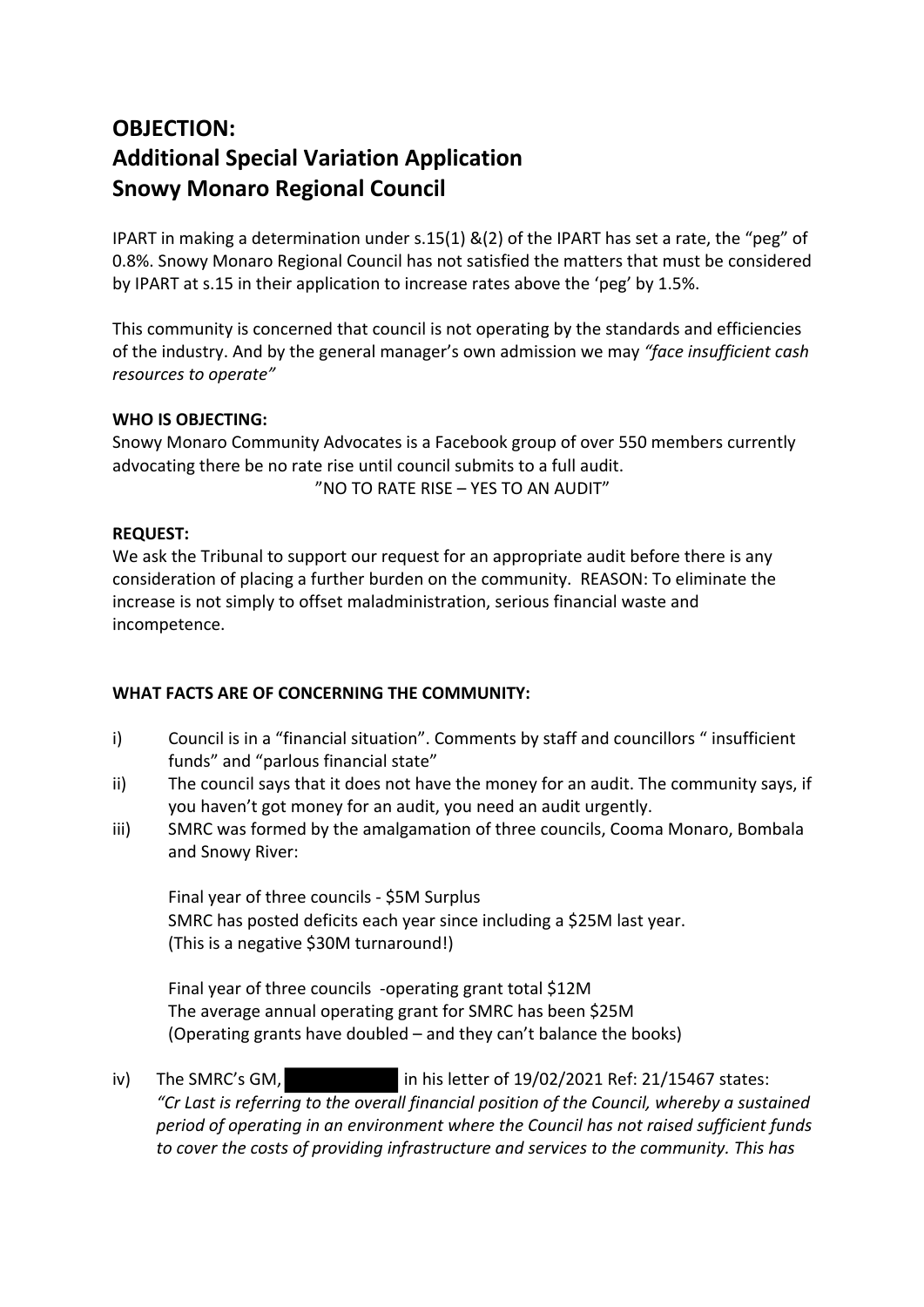led Council to the position where it needs to change this situation or face insufficient *cash resources to continue to operate."*

(Council went on to post an unpredicted \$25M deficit for 30/06/2021)

*v)* Year after year SMRC has been in breach of s.8B(a) of the Local Government Act: *"Council spending should be responsible and sustainable, aligning general revenue and expenses."*

#### **AMALGAMATION:**

The SMRC's GM, in his letter of 19/02/2021 Ref: 21/15467 states:

"In the case of Snowy Monaro Regional Council, three councils which were unsustainable were effectively turned into one unsustainable council. When that new council was formed the legislation specifically prevented increasing revenue from rates and reducing employment for three years, meaning the underlying financial issues were not addressed in setting up the new organisation. As a result, the Council's financial position continued to deteriorate"

ABC South East NSW News report posted 13/04/2022:

https://www.abc.net.au/news/2022-04-13/snowy-monaro-council-compared-to-sackedcentral-coast/100982556

*" said he blamed the forced merger of Bombala, Cooma-Monaro and Snowy River shires, by then-premier in 2016, for the gradually increasing deficits, which have occurred despite initially being promised savings".*

Audit Office Report "Workforce Reform in Three Amalgamated Councils dated 01/05/2019: https://www.audit.nsw.gov.au/sites/default/files/pdfdownloads/Workforce%20reform%20in%20three%20amalgamated%20councils.pdf

*Snowy Monaro Regional Council do not clearly link their reform initiatives with expected savings and efficiencies in public reporting. Amalgamations represent a substantial period of change for affected communities and amalgamated councils should be routinely reporting to their communities about the costs of amalgamation and realisation of benefits.*

(At the end of Audit Office Report is a letter from the GM. He makes no comment about the amalgamation having failed or that he won't comply with the suggestions or recommendations in the Auditor General's Report. However, SMRC has made no reports to the community)

Apart from opinion, the GM has no audit to prove what impact amalgamation has or has not had on the performance and efficiencies of the SMRC. His public comments are merely